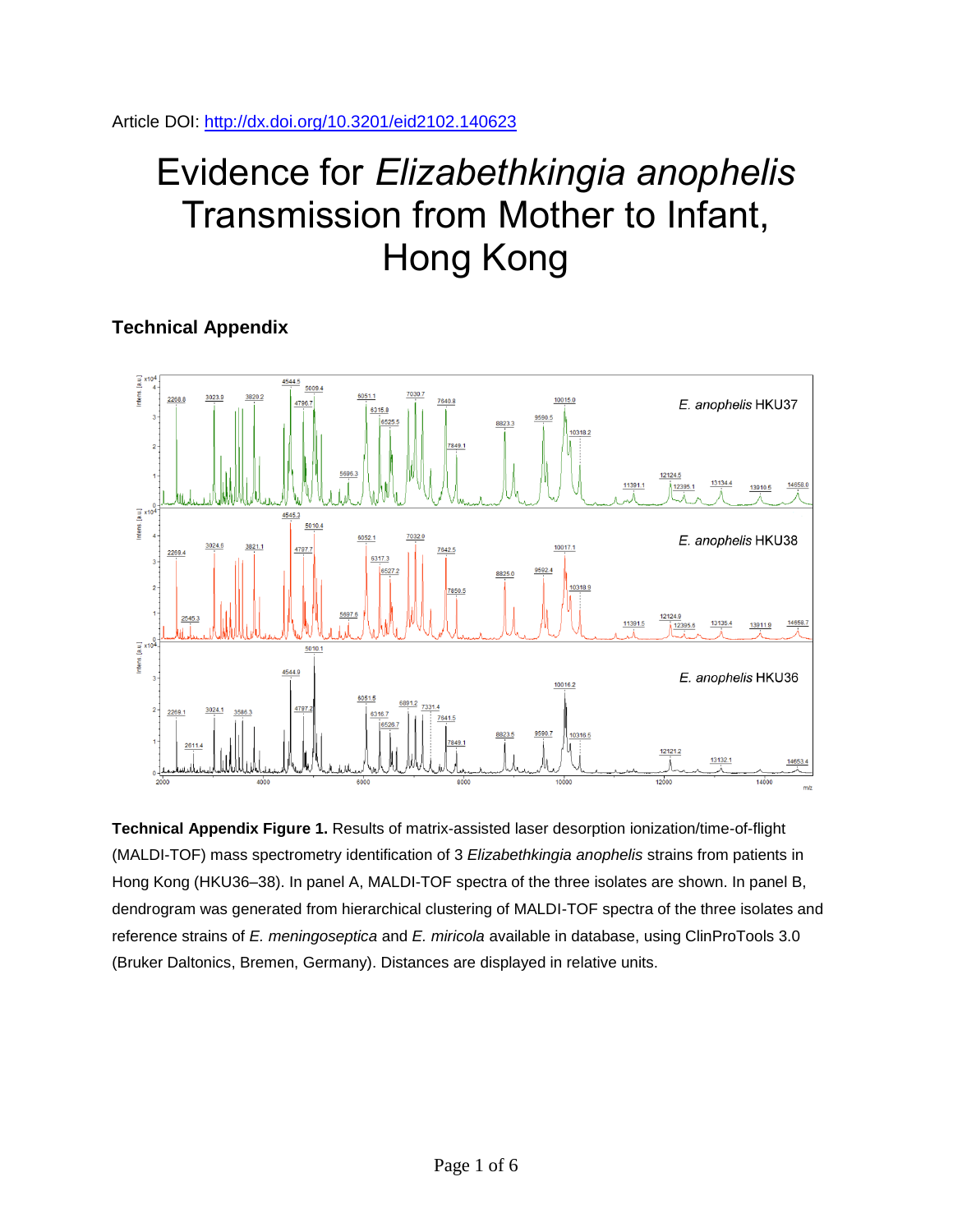

**Technical Appendix Figure 2.** Phylogenetic tree showing the relationship of the three *E. anophelis*  strains HKU36-38 to closely related bacterial species using 16S rRNA gene sequence analysis. The tree was constructed by neighbour-joining method using *Chryseobacterium gleum* (AM232812.1) as the root. A total of 1317 nucleotide positions were included in the analysis. Bootstrap values were calculated from 1000 replicates. The scale bar indicates the estimated number of substitutions per 200 bases. Names and accession numbers are given as cited in GenBank database.

| Technical Appendix Table 1. Phenotypic characteristics and vancomycin susceptibilities of the three E. anophelis clinical isolates |  |
|------------------------------------------------------------------------------------------------------------------------------------|--|
| compared to E. anophelis type strain R26', E. meningoseptica type strain ATCC 13253' and E. miricola type strain LMG22470'         |  |

| Characteristics                    | E. anophelis<br>strain HKU36 | E. anophelis<br>strain HKU37 | E. anophelis<br>strain HKU38 | E. anophelis<br>type strain<br>R <sub>26</sub> | E. meningoseptica<br>type strain ATCC<br>13253 | E. miricola type<br>strain<br>LMG22470' |
|------------------------------------|------------------------------|------------------------------|------------------------------|------------------------------------------------|------------------------------------------------|-----------------------------------------|
| Acid production<br>from cellobiose | Negative                     | Negative                     | Negative                     | Positive                                       | Negative                                       | Weakly positive                         |
| Acid from<br>melibiose             | Negative                     | Negative                     | Negative                     | Negative                                       | Positive                                       | Weakly positive                         |
| Urea hydrolysis                    | Negative                     | Negative                     | Negative                     | Negative                                       | Negative                                       | Delayed<br>positive                     |
| Citrate utilization                | Negative                     | Delayed<br>positive          | Delaved<br>positive          | Delayed<br>positive                            | Negative                                       | Negative                                |
| Vancomycin MIC<br>$(\mu g/ml)$     | 16                           | 4                            | 4                            | 12                                             | 8                                              | 8                                       |

## **Technical Appendix Table 2.** Results of draft genome assembly of the three *E. anophelis* isolates

| Genome assembly data                  | Strain HKU36 | Strain HKU37 | Strain HKU38 |  |  |  |  |  |  |
|---------------------------------------|--------------|--------------|--------------|--|--|--|--|--|--|
| Genome size                           | 3.99 Mb      | 3.92 Mb      | 3.93 Mb      |  |  |  |  |  |  |
| $G + C$ content                       | 35.4%        | 35.8%        | 35.8%        |  |  |  |  |  |  |
| No. of contigs $(>500$ bp)            | 42           | 52           | 46           |  |  |  |  |  |  |
| No. of predicted protein-coding genes | 3667         | 3654         | 3662         |  |  |  |  |  |  |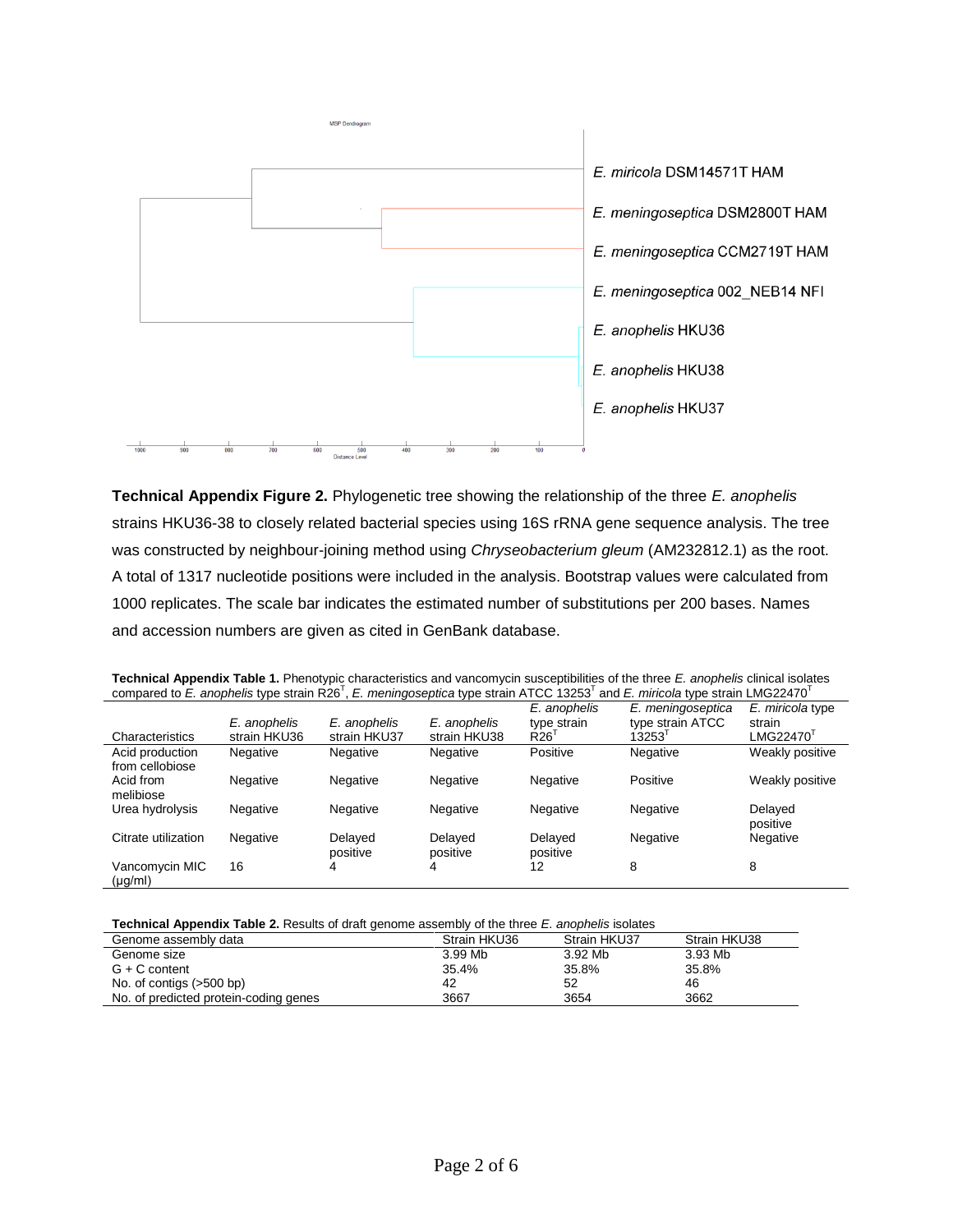|                |            |                                                                 |                 |                            | Elizabethkingia | 'Elizabethkingia | Chryseobacterium |
|----------------|------------|-----------------------------------------------------------------|-----------------|----------------------------|-----------------|------------------|------------------|
|                |            |                                                                 | Elizabethkingia | Elizabethkingia            | meningoseptica  | meningoseptica'  | gleum ATCC       |
| No.            | Gene       | Description                                                     | anophelis Ag1   | anophelis R26 <sup>T</sup> | ATCC 13253      | 502              | 35910            |
| $\overline{1}$ | adk        | adenylate kinase                                                | EHM99033.1      | ELR78181.1                 | EOR29026.1      | EQB93674.1       | EFK36011.1       |
| $\overline{c}$ | aroC       | chorismate synthase protein                                     | EHM98932.1      | ELR79157.1                 | EOR30315.1      | EQB91279.1       | EFK36463.1       |
| 3              | aroE       | shikimate 5-dehydrogenase                                       | EHM97099.1      | ELR79534.1                 | EOR29119.1      | EQB92826.1       | EFK37041.1       |
| $\overline{4}$ | atpG       | ATP synthase gamma subunit                                      | EHM97869.1      | ELR77763.1                 | EOR29854.1      | EQB90742.1       | EFK34458.1       |
| 5              | clpX       | ATP-dependent Clp protease, ATP-binding subunit ClpX            | EHM97147.1      | ELR80137.1                 | EOR29258.1      | EQB92999.1       | EFK38075.1       |
| 6              | ddl        | D-alanine--D-alanine ligase                                     | EHM98607.1      | ELR80901.1                 | EOR30203.1      | EQB91483.1       | EFK37089.1       |
| $\overline{7}$ | dnaG       | DNA primase                                                     | EHM96290.1      | ELR80281.1                 | EOR29602.1      | EQB93431.1       | EFK35645.1       |
| 8              | dnaJ       | molecular chaperone DnaJ                                        | EHM97005.1      | ELR79584.1                 | EOR30530.1      | EQB91744.1       | EFK33359.1       |
| 9              | dnaN       | DNA polymerase III beta subunit protein DnaN                    | EHM99096.1      | ELR78117.1                 | EOR30852.1      | EQB93614.1       | EFK33728.1       |
| 10             | efp        | translation elongation factor (P) Efp                           | EHM96207.1      | ELR79458.1                 | EOR31162.1      | EQB92149.1       | EFK33096.1       |
| 11             | engA       | GTP-binding protein EngA                                        | EHM97976.1      | ELR77871.1                 | EOR30120.1      | EQB90633.1       | EFK32926.1       |
| 12             | frr        | ribosome recycling factor                                       | EHM97858.1      | ELR77751.1                 | EOR28456.1      | EQB90754.1       | EFK34962.1       |
| 13             | ftsZ       | cell division protein                                           | EHM96855.1      | ELR79837.1                 | EOR29056.1      | EQB92556.1       | EFK37400.1       |
| 14             | gltA       | citrate synthase                                                | EHM98067.1      | ELR78920.1                 | EOR31281.1      | EQB91049.1       | EFK38000.1       |
| 15             | glyA       | serine hydroxymethyltransferase GlyA                            | EHM98156.1      | ELR80729.1                 | EOR28516.1      | EQB91465.1       | EFK33053.1       |
| 16             | gmk        | Guanylate kinase                                                | EHM98926.1      | ELR79163.1                 | EOR30303.1      | EQB91303.1       | EFK36478.1       |
| 17             | groEL      | molecular chaperone GroEL                                       | EHM99261.1      | ELR77949.1                 | EOR28992.1      | EQB91175.1       | EFK36363.1       |
| 18             | gyrB       | DNA gyrase, subunit B                                           | EHM97538.1      | ELR80389.1                 | EOR28497.1      | EQB90771.1       | EFK35453.1       |
| 19             | hemD       | uroporphyrinogen-III synthase                                   | EHM98513.1      | ELR80039.1                 | EOR30745.1      | EQB92637.1       | EFK37767.1       |
| 20             | infC       | translation initiation factor IF-3                              | EHM98658.1      | ELR78736.1                 | EOR28593.1      | EQB91887.1       | EFK34832.1       |
| 21             | lepA       | GTP-binding protein LepA                                        | EHM96750.1      | ELR79731.1                 | EOR30078.1      | EQB92448.1       | EFK37466.1       |
| 22             | metG       | Methionyl-tRNA synthetase                                       | EHM97741.1      | ELR80931.1                 | EOR30645.1      | EQB92897.1       | EFK35396.1       |
| 23             | murl       | glutamate racemase                                              | EHM98602.1      | ELR80896.1                 | EOR30198.1      | EQB91488.1       | EFK37084.1       |
| 24             | mutS       | DNA mismatch repair protein                                     | EHM98490.1      | ELR80062.1                 | EOR30770.1      | EQB92613.1       | EFK37559.1       |
| 25             | ndh        | NADH dehydrogenase                                              | EHM97992.1      | ELR77888.1                 | EOR30137.1      | EQB90616.1       | EFK36447.1       |
| 26             | nusA       | transcription elongation factor NusA                            | EHM98422.1      | ELR79019.1                 | EOR31379.1      | EQB91154.1       | EFK37875.1       |
| 27             | pbpA       | penicillin-binding protein 2b                                   | EHM96729.1      | ELR79709.1                 | EOR31600.1      | EQB92422.1       | EFK37686.1       |
| 28             | pfkB       | Ribokinase                                                      | EHM99170.1      | ELR78044.1                 | EOR30918.1      | EQB93544.1       | EFK35803.1       |
| 29             | pgi        | glucose-6-phosphate isomerase                                   | EHM98320.1      | ELR79898.1                 | EOR31480.1      | EQB92300.1       | EFK37251.1       |
| 30             | pgk        | phosphoglycerate kinase                                         | EHM96766.1      | ELR79747.1                 | EOR31635.1      | EQB92464.1       | EFK37486.1       |
| 31             | ppa        | manganese-dependent inorganic pyrophosphatase                   | EHM99474.1      | ELR78442.1                 | EOR31031.1      | EQB94005.1       | EFK35025.1       |
| 32             | purE       | phosphoribosylaminoimidazole carboxylase catalytic subunit PurE | EHM96991.1      | ELR79598.1                 | EOR30543.1      | EQB91730.1       | EFK33446.1       |
| 33             | purK       | phosphoribosylaminoimidazole carboxylase ATPase subunit PurK    | EHM96987.1      | ELR79602.1                 | EOR30546.1      | EQB91726.1       | EFK33442.1       |
| 34             | pyrG       | CTP synthetase                                                  | EHM99276.1      | ELR77936.1                 | EOR29004.1      | EQB92753.1       | EFK36380.1       |
| 35             | recA       | ATP/GTP binding motif                                           | EHM99302.1      | ELR77910.1                 | EOR28705.1      | EQB92692.1       | EFK36418.1       |
| 36             | recG       | ATP-dependent DNA helicase, RecG                                | EHM97941.1      | ELR77835.1                 | EOR28850.1      | EQB90669.1       | EFK36929.1       |
| 37             | recN       | DNA replication protein RecF                                    | EHM98297.1      | ELR79922.1                 | EOR31506.1      | EQB92325.1       | EFK37286.1       |
| 38             | ribE       | riboflavin synthase                                             | EHM98833.1      | ELR79259.1                 | EOR30511.1      | EQB91401.1       | EFK36589.1       |
| 39             | rodA       | Rod shape-determining protein rodA                              | EHM96730.1      | ELR79710.1                 | EOR31601.1      | EQB92423.1       | EFK37687.1       |
| 40             | rpIA       | 50S ribosomal protein L1                                        | EHM98921.1      | ELR79169.1                 | EOR30297.1      | EQB91309.1       | EFK36283.1       |
| 41             | $rp$ I $B$ | 50S ribosomal protein L2                                        | EHM98093.1      | ELR78947.1                 | EOR31308.1      | EQB91075.1       | EFK37967.1       |
| 42             | $rp$ IC    | 50S ribosomal protein L3                                        | EHM98096.1      | ELR78950.1                 | EOR31311.1      | EQB91078.1       | EFK37964.1       |
| 43             | rpID       | 50S ribosomal protein L4                                        | EHM98095.1      | ELR78949.1                 | EOR31310.1      | EQB91077.1       | EFK37965.1       |
| 44             | rpIE       | 50S ribosomal protein L5                                        | EHM98085.1      | ELR78938.1                 | EOR31299.1      | EQB91066.1       | EFK37976.1       |
| 45             | rpIF       | 50S ribosomal protein L6                                        | EHM98082.1      | ELR78935.1                 | EOR31296.1      | EQB91063.1       | EFK37979.1       |
| 46             | $r$ pl $K$ | 50S ribosomal protein L11                                       | EHM98920.1      | ELR79170.1                 | EOR30296.1      | EQB91310.1       | EFK36282.1       |

## **Technical Appendix Table 3.** Protein names and accession numbers of the 69 housekeeping genes used for phylogenetic analysis based on their concatenated sequences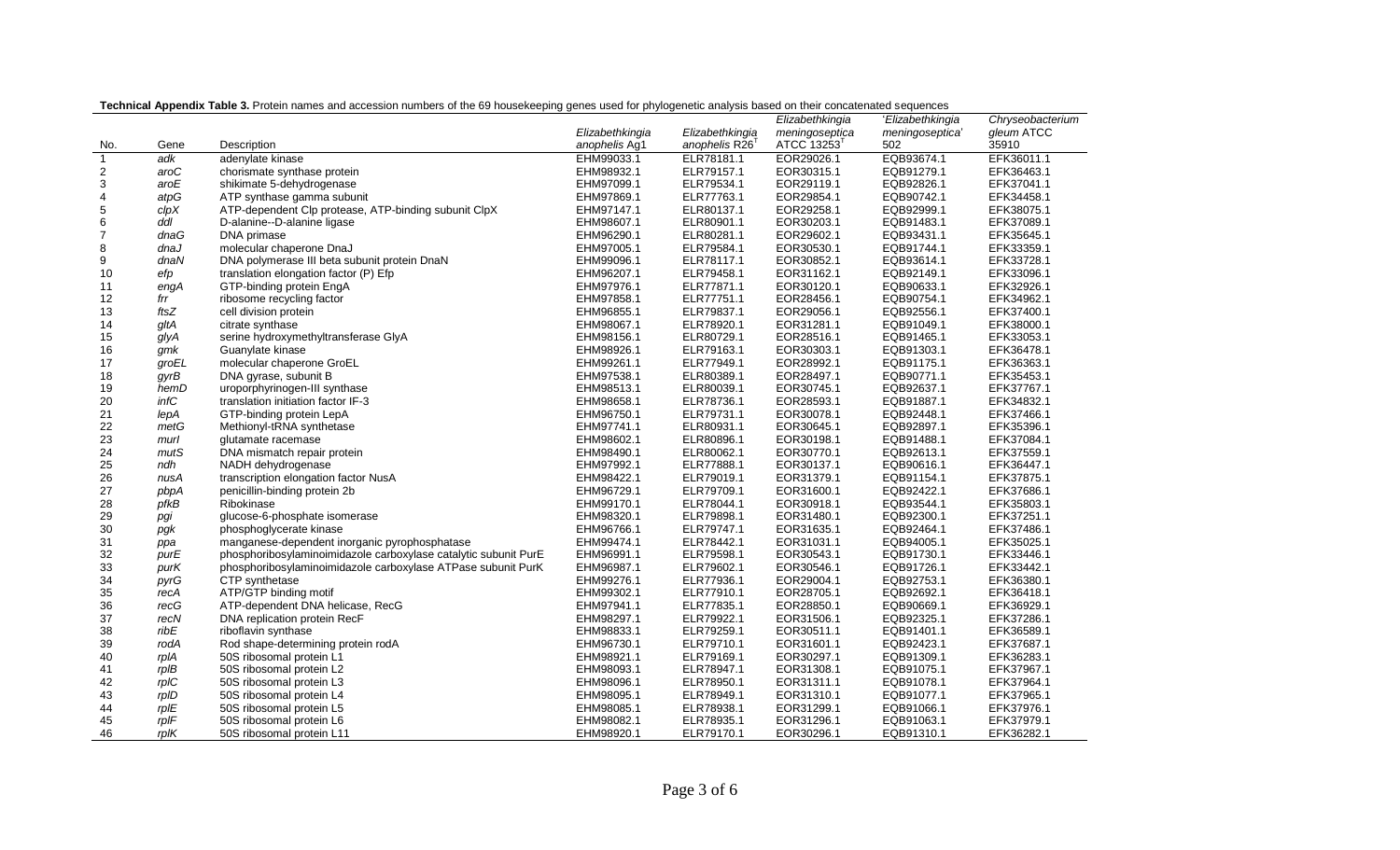|     |            |                                                      |                 |                 | Elizabethkingia | 'Elizabethkingia | Chryseobacterium |
|-----|------------|------------------------------------------------------|-----------------|-----------------|-----------------|------------------|------------------|
|     |            |                                                      | Elizabethkingia | Elizabethkingia | meningoseptica  | meningoseptica'  | gleum ATCC       |
| No. | Gene       | Description                                          | anophelis Ag1   | anophelis R26'  | ATCC 13253      | 502              | 35910            |
| 47  | rpIL       | 50S ribosomal protein L7                             | EHM98923.1      | ELR79167.1      | EOR30299.1      | EQB91307.1       | EFK36285.1       |
| 48  | rpIM       | 50S ribosomal protein L13                            | EHM98809.1      | ELR79283.1      | EOR28625.1      | EQB91425.1       | EFK36554.1       |
| 49  | rpIP       | 50S ribosomal protein L16                            | EHM98090.1      | ELR78943.1      | EOR31304.1      | EQB91071.1       | EFK37971.1       |
| 50  | rpIS       | 50S ribosomal protein L19                            | EHM98689.1      | ELR78767.1      | EOR29634.1      | EQB91859.1       | EFK35532.1       |
| 51  | $r$ pl $T$ | 50S ribosomal protein L20                            | EHM98656.1      | ELR78734.1      | EOR28591.1      | EQB91889.1       | EFK34839.1       |
| 52  | rpmA       | 50S ribosomal protein L27                            | EHM96827.1      | ELR79807.1      | EOR29988.1      | EQB92525.1       | EFK37322.1       |
| 53  | rpoA       | DNA-directed RNA polymerase subunit alpha            | EHM98071.1      | ELR78924.1      | EOR31285.1      | EQB91053.1       | EFK37989.1       |
| 54  | rpoB       | DNA-directed RNA polymerase subunit beta             | EHM96382.1      | ELR80997.1      | EOR29540.1      | EQB93109.1       | EFK36289.1       |
| 55  | rpsB       | 30S ribosomal protein S2                             | EHM98811.1      | ELR79281.1      | EOR28623.1      | EQB91423.1       | EFK36556.1       |
| 56  | rpsC       | 30S ribosomal protein S3                             | EHM98091.1      | ELR78944.1      | EOR31305.1      | EQB91072.1       | EFK37970.1       |
| 57  | rpsE       | 30S ribosomal protein S5                             | EHM98080.1      | ELR78933.1      | EOR31294.1      | EQB91061.1       | EFK37981.1       |
| 58  | rpsl       | 30S ribosomal protein S9                             | EHM98810.1      | ELR79282.1      | EOR28624.1      | EQB91424.1       | EFK36555.1       |
| 59  | rpsJ       | 30S ribosomal protein S10                            | EHM98112.1      | ELR78966.1      | EOR31325.1      | EQB91094.1       | EFK37949.1       |
| 60  | rpsK       | 30S ribosomal protein S11                            | EHM98073.1      | ELR78926.1      | EOR31287.1      | EQB91055.1       | EFK37987.1       |
| 61  | rpsM       | 30S ribosomal protein S13                            | EHM98074.1      | ELR78927.1      | EOR31288.1      | EQB91056.1       | EFK37986.1       |
| 62  | rpsS       | 30S ribosomal protein S19                            | EHM98092.1      | ELR78946.1      | EOR31307.1      | EQB91074.1       | EFK37968.1       |
| 63  | sucA       | 2-oxoglutarate dehydrogenase decarboxylase component | EHM99425.1      | ELR78493.1      | EOR30239.1      | EQB93956.1       | EFK34424.1       |
| 64  | alaS       | Alanyl-RNA synthetase                                | EHM96283.1      | ELR80290.1      | EOR29610.1      | EQB93424.1       | EFK35625.1       |
| 65  | tktA       | transketolase                                        | EHM96930.1      | ELR79660.1      | EOR30604.1      | EQB91663.1       | EFK36754.1       |
| 66  | tpiA       | triosephosphate isomerase                            | EHM96304.1      | ELR80267.1      | EOR29585.1      | EQB93446.1       | EFK35642.1       |
| 67  | trpC       | indole-3-glycerol-phosphate synthase                 | EHM99573.1      | ELR78343.1      | EOR30932.1      | EQB94109.1       | EFK35468.1       |
| 68  | tsf        | elongation factor Ts                                 | EHM98813.1      | ELR79279.1      | EOR28621.1      | EQB91421.1       | EFK36564.1       |
| 69  | uvrA       | excinuclease ABC A subunit UvrA                      | EHM97607.1      | ELR80434.1      | EOR29973.1      | EQB90839.1       | EFK34489.1       |

|     |       |                                              | Flavobacterium | Flavobacterium |                     | Flavobacterium | Flavobacterium |                 | Flavobacterium |                  |
|-----|-------|----------------------------------------------|----------------|----------------|---------------------|----------------|----------------|-----------------|----------------|------------------|
|     |       |                                              | branchiophilum | columnare ATCC | Flavobacterium      | indicum        | johnsoniae     | Flavobacterium  | psychrophilum  | Weeksella virosa |
| No. | Gene  | Description                                  | FL-15          | 49512          | <i>frigoris</i> PS1 | GPTSA100-9     | UW101          | rivuli DSM21788 | JIP02/86       | DSM16922         |
|     | adk   | adenylate kinase                             | YP 004843328.1 | YP 004942855.1 | EIA10324.1          | YP 005356587.1 | YP 001192775.1 | WP 020212144.1  | YP 001296253.1 | YP 004238641.1   |
|     | aroC  | chorismate synthase protein                  | YP 004843241.1 | YP 004941761.1 | EIA07987.1          | YP 005357433.1 | YP 001196894.1 | WP 020215022.1  | YP 001295684.1 | YP 004239059.1   |
|     | aroE  | shikimate 5-dehydrogenase                    | YP 004844535.1 | YP 004940842.1 | EIA08302.1          | YP 005357053.1 | YP 001194935.1 | WP 020211950.1  | YP 001296643.1 | YP 004237502.1   |
|     | atpG  | ATP synthase gamma subunit                   | YP 004842530.1 | YP 004942235.1 | EIA10015.1          | YP 005358512.1 | YP 001193412.1 | WP 020214871.1  | YP 001297311.1 | YP 004238492.1   |
|     | clpX  | ATP-dependent Clp protease, ATP-binding      | YP 004843243.1 | YP 004941516.1 | EIA09493.1          | YP 005356442.1 | YP 001194054.1 | WP 020213425.1  | YP 001296948.1 | YP 004238734.1   |
|     |       | subunit ClpX                                 |                |                |                     |                |                |                 |                |                  |
| 6   | ddl   | D-alanine--D-alanine ligase                  | YP 004844026.1 | YP 004941995.1 | EIA08323.1          | YP 005357292.1 | YP 001194964.1 | WP 020211540.1  | YP 001295574.1 | YP_004237806.1   |
|     | dnaG  | DNA primase                                  | YP 004844608.1 | YP 004941419.1 | EIA09098.1          | YP 005358326.1 | YP 001194141.1 | WP 020213753.1  | YP 001296936.1 | YP 004239226.1   |
|     | dnaJ  | molecular chaperone DnaJ                     | YP 004844765.1 | YP 004942990.1 | EIA07801.1          | YP 005356894.1 | YP_001194720.1 | WP 020211830.1  | YP 001295590.1 | YP 004239321.1   |
|     | dnaN  | DNA polymerase III beta subunit protein DnaN | YP 004843556.1 | YP 004942175.1 | EIA07252.1          | YP 005357766.1 | YP 001195061.1 | WP 020211708.1  | YP 001295990.1 | YP 004237708.1   |
|     | efp   | translation elongation factor (P) Efp        | YP 004844349.1 | YP 004940702.1 | EIA07534.1          | YP 005357424.1 | YP 001195241.1 | WP 020211751.1  | YP 001295882.1 | YP 004237795.1   |
| 11  | engA  | GTP-binding protein EngA                     | YP 004844816.1 | YP 004942744.1 | EIA09193.1          | YP 005358203.1 | YP 001194230.1 | WP 020213093.1  | YP 001296829.1 | YP 004238212.1   |
|     | frr   | ribosome recycling factor                    | YP 004845164.1 | YP 004941270.1 | EIA09266.1          | YP 005358624.1 | YP 001192929.1 | WP 020213359.1  | YP 001295365.1 | YP 004239294.1   |
| 13  | ftsZ  | cell division protein                        | YP 004843062.1 | YP 004941396.1 | EIA09118.1          | YP 005358278.1 | YP 001194165.1 | WP 020213744.1  | YP 001296917.1 | YP 004237973.1   |
|     | gltA  | citrate synthase                             | YP 004844776.1 | YP 004941349.1 | EIA10264.1          | YP 005356640.1 | YP 001192722.1 | WP 020213492.1  | YP 001296202.1 | YP 004238792.1   |
| 15  | glyA  | serine hydroxymethyltransferase GlyA         | YP 004844321.1 | YP 004941760.1 | EIA08001.1          | YP 005357155.1 | YP 001195743.1 | WP 020211164.1  | YP 001295601.1 | YP_004238585.1   |
| 16  | gmk   | Guanylate kinase                             | YP 004845194.1 | YP 004943171.1 | EIA10106.1          | YP 005357890.1 | YP 001193096.1 | WP 020212935.1  | YP 001295279.1 | YP 004237674.1   |
| 17  | groEL | molecular chaperone GroEL                    | YP 004844224.1 | YP 004942930.1 | EIA09161.1          | YP 005358225.1 | YP 001194193.1 | WP 020214765.1  | YP 001296851.1 | YP 004237859.1   |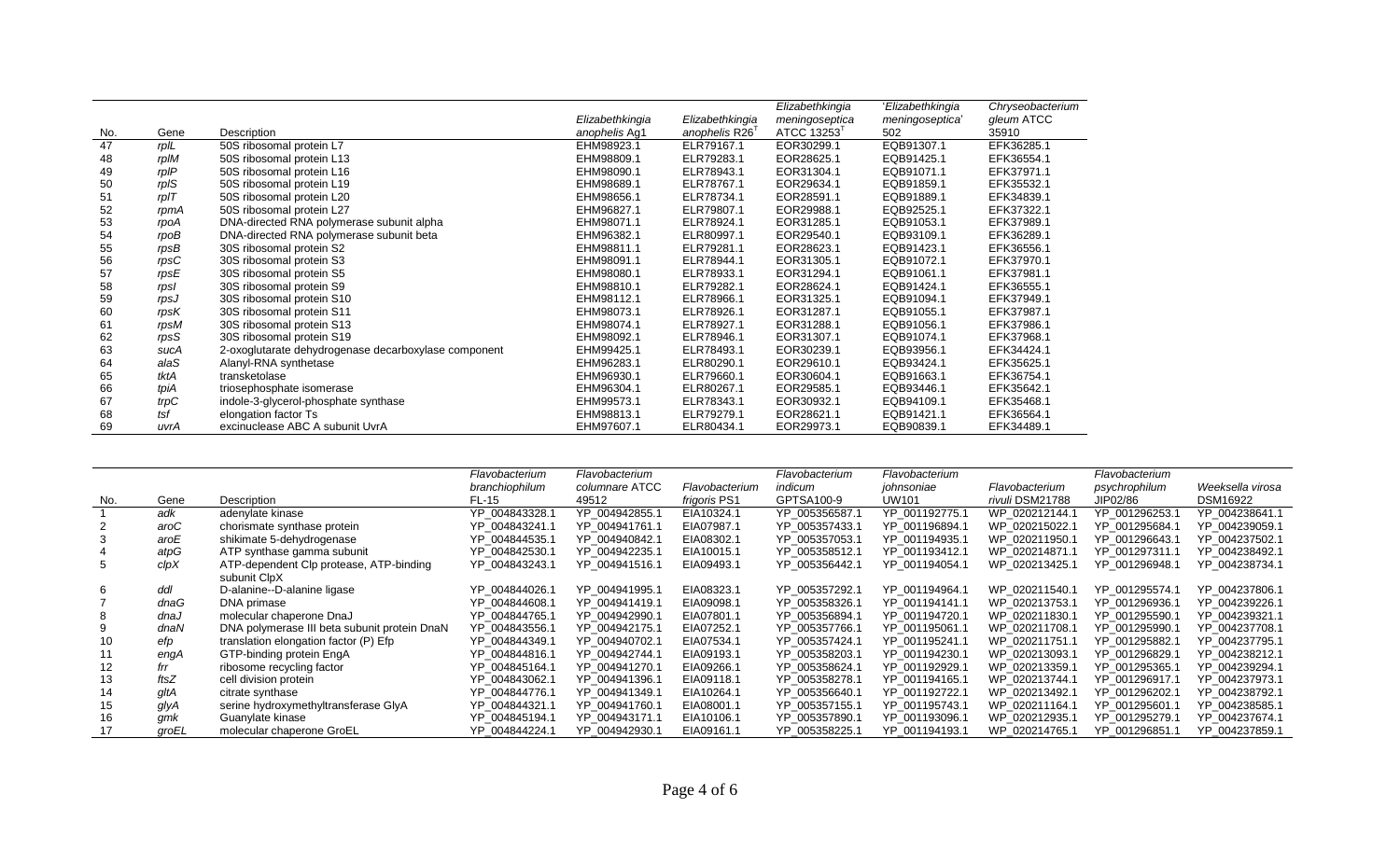|     |            |                                                                    | Flavobacterium | Flavobacterium |                | Flavobacterium | Flavobacterium |                 | Flavobacterium |                  |
|-----|------------|--------------------------------------------------------------------|----------------|----------------|----------------|----------------|----------------|-----------------|----------------|------------------|
|     |            |                                                                    | branchiophilum | columnare ATCC | Flavobacterium | indicum        | johnsoniae     | Flavobacterium  | psychrophilum  | Weeksella virosa |
| No. | Gene       | Description                                                        | <b>FL-15</b>   | 49512          | frigoris PS1   | GPTSA100-9     | UW101          | rivuli DSM21788 | JIP02/86       | DSM16922         |
| 18  | gyrB       | DNA gyrase, subunit B                                              | YP_004843747.1 | YP_004941981.1 | EIA08992.1     | YP_005357836.1 | YP_001194601.1 | WP_020212750.1  | YP_001295451.1 | YP_004238535.1   |
| 19  | hemD       | uroporphyrinogen-III synthase                                      | YP 004843024.1 | YP 004943282.1 | EIA09279.1     | YP_005358593.1 | YP_001192910.1 | WP_020213377.1  | YP_001295118.1 | YP_004238559.1   |
| 20  | infC       | translation initiation factor IF-3                                 | YP 004844738.1 | YP 004940781.1 | EIA10498.1     | YP 005356931.1 | YP 001192382.1 | WP 020215189.1  | YP 001295810.1 | YP 004238548.1   |
| 21  | lepA       | GTP-binding protein LepA                                           | YP 004844927.1 | YP 004942415.1 | EIA10160.1     | YP 005358664.1 | YP 001193139.1 | WP 020212956.1  | YP 001297099.1 | YP 004238325.1   |
| 22  | metG       | Methionyl-tRNA synthetase                                          | YP 004845262.1 | YP 004942277.1 | EIA09859.1     | YP 005358540.1 | YP 001193210.1 | WP 020214992.1  | YP 001294995.1 | YP 004238214.1   |
| 23  | murl       | glutamate racemase                                                 | YP 004844480.1 | YP 004941529.1 | EIA09443.1     | YP 005356427.1 | YP 001194038.1 | WP_020213207.1  | YP 001296963.1 | YP 004239318.1   |
| 24  | mutS       | DNA mismatch repair protein                                        | YP 004842808.1 | YP 004941508.1 | EIA09506.1     | YP 005358374.1 | YP 001194074.1 | WP 020212380.1  | YP 001295324.1 | YP 004238747.1   |
| 25  | ndh        | NADH dehydrogenase                                                 | YP 004844830.1 | YP 004941835.1 | EIA07632.1     | YP 005356809.1 | YP 001195192.1 | WP 020211712.1  | YP 001296799.1 | YP 004239336.1   |
| 26  | nusA       | transcription elongation factor NusA                               | YP 004842699.1 | YP 004942659.1 | EIA09378.1     | YP 005356369.1 | YP_001193980.1 | WP 020213406.1  | YP 001295398.1 | YP_004238583.1   |
| 27  | pbpA       | penicillin-binding protein 2b                                      | YP 004842581.1 | YP 004941462.1 | EIA09649.1     | YP 005356495.1 | YP 001193806.1 | WP 020212211.1  | YP 001297275.1 | YP 004238739.1   |
| 28  | pfkB       | Ribokinase                                                         | YP 004845172.1 | YP 004943205.1 | EIA10148.1     | YP 005358652.1 | YP 001193483.1 | WP 020213838.1  | YP 001295133.1 | YP 004238344.1   |
| 29  | pgi        | glucose-6-phosphate isomerase                                      | YP 004842585.1 | YP 004942598.1 | EIA10132.1     | YP 005358681.1 | YP 001193089.1 | WP 020213880.1  | YP 001295083.1 | YP 004238140.1   |
| 30  | pgk        | phosphoglycerate kinase                                            | YP_004842563.1 | YP 006194203.1 | EIA09930.1     | YP_005356095.1 | YP 001193329.1 | WP_020214854.1  | YP_001294958.1 | YP_004238305.1   |
| 31  | ppa        | manganese-dependent inorganic                                      | YP_004842932.1 | YP_004941449.1 | EIA09673.1     | YP_005356512.1 | YP_001193829.1 | WP_020212182.1  | YP_001295270.1 | YP_004238254.1   |
|     |            | pyrophosphatase                                                    |                |                |                |                |                |                 |                |                  |
| 32  | purE       | phosphoribosylaminoimidazole carboxylase<br>catalytic subunit PurE | YP 004844610.1 | YP 004942860.1 | EIA10328.1     | YP 005356582.1 | YP 001192781.1 | WP 020213481.1  | YP 001296257.1 | YP 004238035.1   |
| 33  | purK       | phosphoribosylaminoimidazole carboxylase<br>ATPase subunit PurK    | YP 004844366.1 | YP 004942857.1 | EIA10327.1     | YP 005356584.1 | YP 001192780.1 | WP_020213480.1  | YP 001296256.1 | YP_004238034.1   |
| 34  | pyrG       | CTP synthetase                                                     | YP 004843652.1 | YP 004941223.1 | EIA09061.1     | YP 005357320.1 | YP 001194729.1 | WP 020212691.1  | YP 001296767.1 | YP 004237877.1   |
| 35  | recA       | ATP/GTP binding motif                                              | YP 004844934.1 | YP 004942626.1 | EIA09935.1     | YP 005358697.1 | YP 001193340.1 | WP 020212902.1  | YP 001297102.1 | YP_004238617.1   |
| 36  | recG       | ATP-dependent DNA helicase, RecG                                   | YP 004844110.1 | YP 004941087.1 | EIA07485.1     | YP 005357092.1 | YP_001195275.1 | WP_020211315.1  | YP 001295915.1 | YP_004239004.1   |
| 37  | recN       | DNA replication protein RecF                                       | YP 004844143.1 | YP 004942028.1 | EIA08410.1     | YP_005357867.1 | YP 001195798.1 | WP 020211306.1  | YP_001296710.1 | YP_004239260.1   |
| 38  | ribE       | riboflavin synthase                                                | YP_004842654.1 | YP_004942234.1 | EIA09229.1     | YP_005358530.1 | YP_001193004.1 | WP_020215095.1  | YP_001297239.1 | YP_004238363.1   |
| 39  | rodA       | Rod shape-determining protein rodA                                 | YP 004842582.1 | YP 004941463.1 | EIA09648.1     | YP 005356494.1 | YP 001193805.1 | WP 020212212.1  | YP 001297276.1 | YP 004238738.1   |
| 40  | rpIA       | 50S ribosomal protein L1                                           | YP 004843132.1 | YP 004942684.1 | EIA08871.1     | YP 005358134.1 | YP_001194291.1 | WP 020211976.1  | YP 001296077.1 | YP_004238016.1   |
| 41  | rpIB       | 50S ribosomal protein L2                                           | YP 004844803.1 | YP 004942809.1 | EIA10291.1     | YP_005356613.1 | YP 001192749.1 | WP 020213637.1  | YP 001296230.1 | YP_004238655.1   |
| 42  | rpIC       | 50S ribosomal protein L3                                           | YP_004844806.1 | YP_004942812.1 | EIA10294.1     | YP_005356610.1 | YP_001192752.1 | WP_020213634.1  | YP_001296233.1 | YP_004238652.1   |
| 43  | rpID       | 50S ribosomal protein L4                                           | YP 004844805.1 | YP 004942811.1 | EIA10293.1     | YP 005356611.1 | YP 001192751.1 | WP 020213635.1  | YP 001296232.1 | YP 004238653.1   |
| 44  | rpIE       | 50S ribosomal protein L5                                           | YP 004844794.1 | YP 004942800.1 | EIA10282.1     | YP_005356622.1 | YP 001192740.1 | WP 020213645.1  | YP 001296221.1 | YP 004238664.1   |
| 45  | $r$ pl $F$ | 50S ribosomal protein L6                                           | YP 004844791.1 | YP 004942797.1 | EIA10279.1     | YP_005356625.1 | YP_001192737.1 | WP_020213648.1  | YP_001296218.1 | YP_004238672.1   |
| 46  | $rp$ IK    | 50S ribosomal protein L11                                          | YP 004843131.1 | YP 004942685.1 | EIA08870.1     | YP_005358135.1 | YP_001194290.1 | WP_020211977.1  | YP 001296078.1 | YP 004238017.1   |
| 47  | rpIL       | 50S ribosomal protein L7                                           | YP 004843134.1 | YP_004942682.1 | EIA08873.1     | YP 005358132.1 | YP 001194293.1 | WP 020211974.1  | YP 001296075.1 | YP 004238014.1   |
| 48  | rpIM       | 50S ribosomal protein L13                                          | YP 004842586.1 | YP 004941282.1 | EIA09368.1     | YP 005356488.1 | YP_001193963.1 | WP 020214767.1  | YP 001295385.1 | YP 004238816.1   |
| 49  | $rp$ I $P$ | 50S ribosomal protein L16                                          | YP 004844799.1 | YP 004942805.1 | EIA10287.1     | YP 005356617.1 | YP 001192745.1 | WP 020213641.1  | YP 001296226.1 | YP 004238659.1   |
| 50  | rpIS       | 50S ribosomal protein L19                                          | YP 004845156.1 | YP 004943082.1 | EIA08132.1     | YP 005356916.1 | YP_001194529.1 | WP_020212560.1  | YP 001296742.1 | YP 004237673.1   |
| 51  | $r$ pl $T$ | 50S ribosomal protein L20                                          | YP 004844740.1 | YP 004940779.1 | EIA10500.1     | YP_005356929.1 | YP_001192384.1 | WP_020215187.1  | YP_001295808.1 | YP_004238550.1   |
| 52  | rpmA       | 50S ribosomal protein L27                                          | YP 004842988.1 | YP 004940654.1 | EIA09345.1     | YP 005356480.1 | YP 001193897.1 | WP 020212342.1  | YP 001297073.1 | YP 004238403.1   |
| 53  | rpoA       | DNA-directed RNA polymerase subunit alpha                          | YP 004844780.1 | YP 004942786.1 | EIA10269.1     | YP 005356636.1 | YP 001192726.1 | WP 020213657.1  | YP 001296207.1 | YP 004238683.1   |
| 54  | rpoB       | DNA-directed RNA polymerase subunit beta                           | YP 004843135.1 | YP 004942681.1 | EIA08874.1     | YP 005358131.1 | YP 001194294.1 | WP 020211973.1  | YP 001296074.1 | YP 004238013.1   |
| 55  | rpsB       | 30S ribosomal protein S2                                           | YP 004842588.1 | YP_004941280.1 | EIA09366.1     | YP_005356486.1 | YP_001193961.1 | WP_020214769.1  | YP_001295383.1 | YP_004238818.1   |
| 56  | rpsC       | 30S ribosomal protein S3                                           | YP 004844800.1 | YP 004942806.1 | EIA10288.1     | YP 005356616.1 | YP 001192746.1 | WP 020213640.1  | YP 001296227.1 | YP 004238658.1   |
| 57  | rpsE       | 30S ribosomal protein S5                                           | YP 004844789.1 | YP 004942795.1 | EIA10277.1     | YP 005356627.1 | YP 001192735.1 | WP 020213650.1  | YP 001296216.1 | YP 004238674.1   |
| 58  | rpsl       | 30S ribosomal protein S9                                           | YP 004842587.1 | YP 004941281.1 | EIA09367.1     | YP 005356487.1 | YP 001193962.1 | WP 020214768.1  | YP 001295384.1 | YP 004238817.1   |
| 59  | rpsJ       | 30S ribosomal protein S10                                          | YP_004844837.1 | YP_004942813.1 | EIA10295.1     | YP_005356609.1 | YP_001192753.1 | WP_020213633.1  | YP_001296234.1 | YP_004238651.1   |
| 60  | rpsK       | 30S ribosomal protein S11                                          | YP_004844782.1 | YP_004942788.1 | EIA10271.1     | YP_005356634.1 | YP_001192728.1 | WP_020213655.1  | YP_001296209.1 | YP_004238681.1   |
| 61  | rpsM       | 30S ribosomal protein S13                                          | YP 004844783.1 | YP 004942789.1 | EIA10272.1     | YP 005356633.1 | YP 001192729.1 | WP 020213654.1  | YP 001296210.1 | YP 004238680.1   |